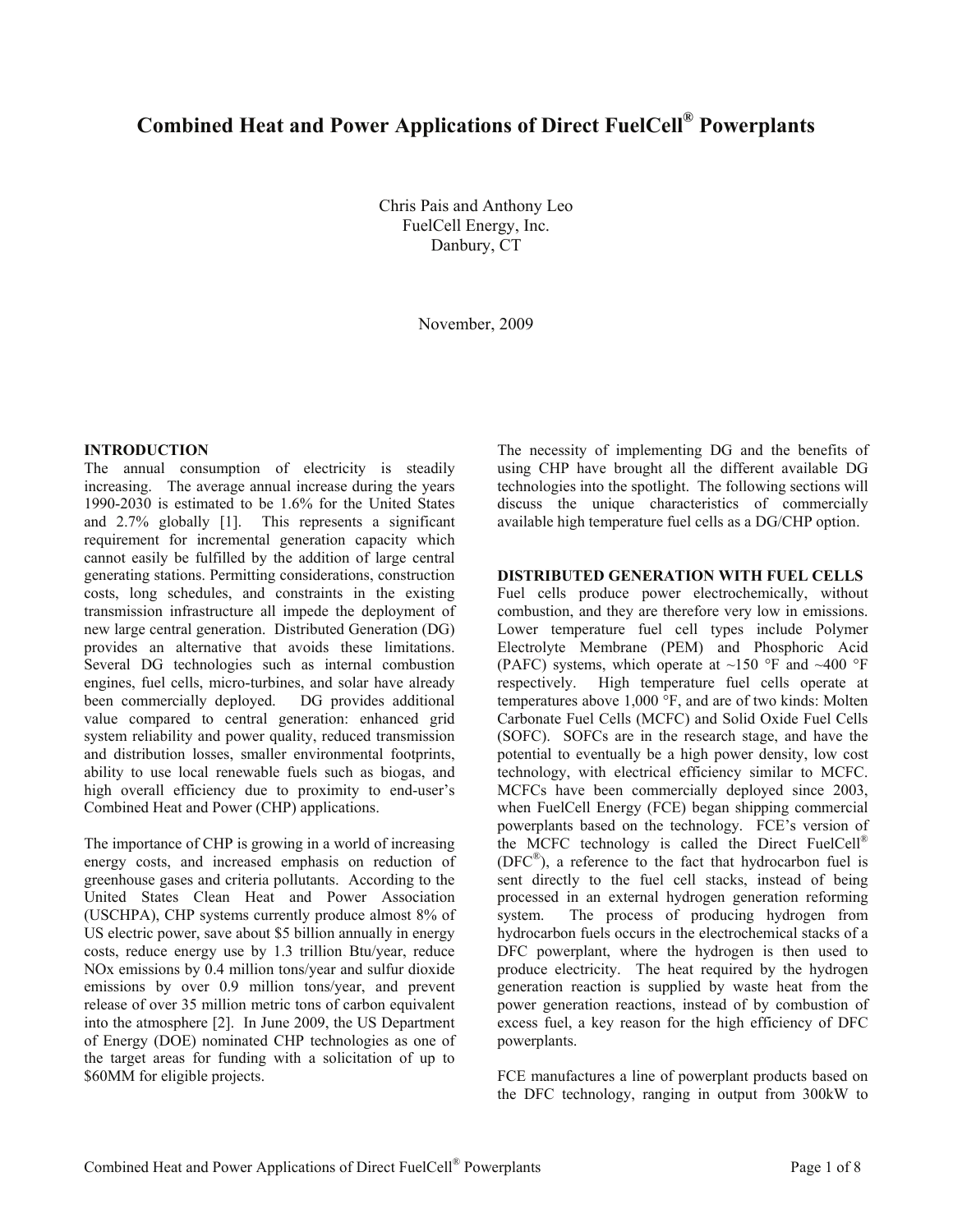2.8MW. As shown in Figure 1, the stack design is common across the product line. The stacks are configured into two types of modules: a single-stack module or a 4 stack module – depending on the product. These DFC products are quiet, virtually pollution-free, and operate at 47% LHV electrical efficiency on natural gas or biofuels.



**Figure 1 Direct FuelCell (DFC) Powerplants** 

These powerplants are characterized by a peak LHV electrical efficiency of 47% and an average LHV efficiency of 45% over the life of the cell stack. They have an availability factor exceeding 90%. These performance metrics rank among the highest for DG technologies in their size range.

Like other fuel cells, DFC powerplants use inverter-based power conditioning technology to convert the DC power from the fuel cell stacks to AC power suitable for insertion into local power grids. Inverter technology provides benefits to customer and local grid power quality. Inverters have the ability to provide or absorb reactive power (VARs), they have low frequency distortion, and they have low fault currents.

A simplified cost breakdown of retail electricity is shown in Figure 2. Transmission and distribution (T&D) cost accounts for about one-third of the total cost of retail electricity [3].



**Figure 2: Cost Breakdown Of Retail Electricity** 

When a DFC powerplant is used in a DG setting, the savings in transmission and distribution costs are further compounded by the high electrical efficiency of the fuel cell. In 2009, the average cost of electricity to end-users in the US varied from 7 to 18.8  $\ell$ /kWh with an average cost of 9.79 ¢/kWh [4]. The average natural gas price ranged from \$9.61 to \$11.99 per thousand cubic feet in 2008 for industrial and commercial users [5], which translates to an equivalent price of 4.1 to 5.1 cents per kWh of thermal energy, assuming a boiler efficiency of 80%. Since electricity is more valuable than heat, distributed generators having high electrical efficiency provide a distinct economic advantage to the end-user.

There are three energy streams in any CHP system: Fuel input, electricity output and heat output. Each of these streams has an economic value depending on the cost of power and fuel. The gross energy stream economic gain of a CHP system is the fuel cost minus the value of the heat and power streams (i.e. value of avoided grid power and boiler fuel purchases). Figure 3 shows the impact of electrical efficiency on this energy stream economic gain. A total system efficiency (electrical plus thermal) of 65% is assumed. It can be seen that there is a distinct benefit of installing a system with the highest electrical efficiency, even under unfavorable spark-spread conditions.



**Figure 3: Gross Energy Stream Economic Gain of CHP Systems** 

Figure 3 does not take into account the differences in capital, operating and maintenance costs. The capital and maintenance costs of a fuel cell can be higher than alternate options; however this is often offset by the fuel savings, federal and state incentives and the sale of renewable energy credits, as discussed later in the paper.

## **Efficiency and Part-load Efficiency**

Figure 4 shows the electrical efficiency of different generation technologies. High temperature fuel cells provide efficiencies similar to large scale combined cycle systems, but at smaller sizes appropriate for distributed generation CHP applications.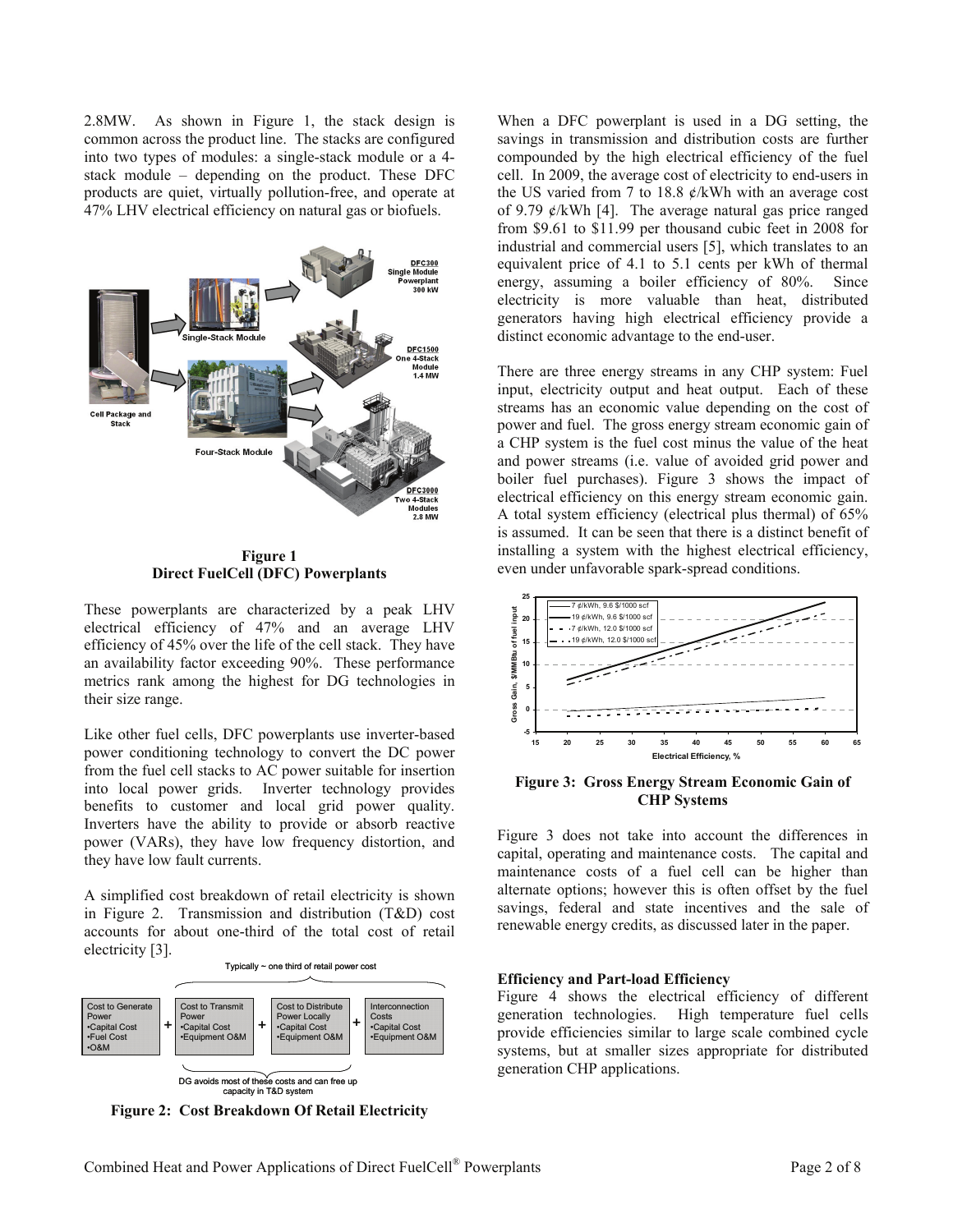

Part-load efficiency performance is an important feature of distributed generators since their electrical requirements may vary from day to night, weekdays to weekends or seasonally. Figure 5 shows the part load behavior of different distributed generation technologies [6]. High temperature fuel cells are suitable for base-load power; they not only have the highest electrical efficiency in their class, but they also have the most favorable part-load performance.



In addition to the premium electrical efficiency, the potential to use the high temperature exhaust of the fuel cell for heat recovery is an added bonus, as discussed in the following section.

## **CHP OPTIONS WITH DFC POWERPLANTS**

The exhaust gas from the fuel cell is at a temperature of 700°F making it a valuable source of high grade heat. Depending on the application, this heat can be used by conventional heat recovery equipment to generate steam, hot water or drive an absorption chiller. Each of these applications will be discussed below:

## **Hot Water Heating**

Hot water is used in process heating, domestic hot water and space heating applications with varying requirements for water temperature. Figure 6 shows the amount of hot water that can be generated using a DFC powerplant. The following assumptions were made: 20 °F rise across the heat exchanger, 90% use of available heat and a 50 °F approach temperature.

# **Steam Generation**

Steam is used as a motive fluid for rotating equipment, for process heating, space heating and sterilizing applications. Figure 7 shows the amount of steam that can be generated with the exhaust heat of a DFC powerplant. The following assumptions were made: Saturated feedwater temperature, 90% use of available heat, 50 °F approach temperature.



**Figure 6: Hot Water Capacity** 



**Figure 7: Steam Capacity** 

#### **Absorption Cooling**

Absorption cooling uses heat instead of mechanical energy to drive the refrigeration cycle with a binary mixture as a refrigerant. Chilled water supply temperature typically ranges from 40-45°F with a 10 °F drop. The rejected heat is discharged in a cooling tower. Absorption chillers are driven by:

- Hot water (typically 180°F supply, range from 160°F to  $200^{\circ}$ F)
- **Steam**
- Natural gas burners (direct-fired)
- Hot exhaust gas from process (indirect-fired)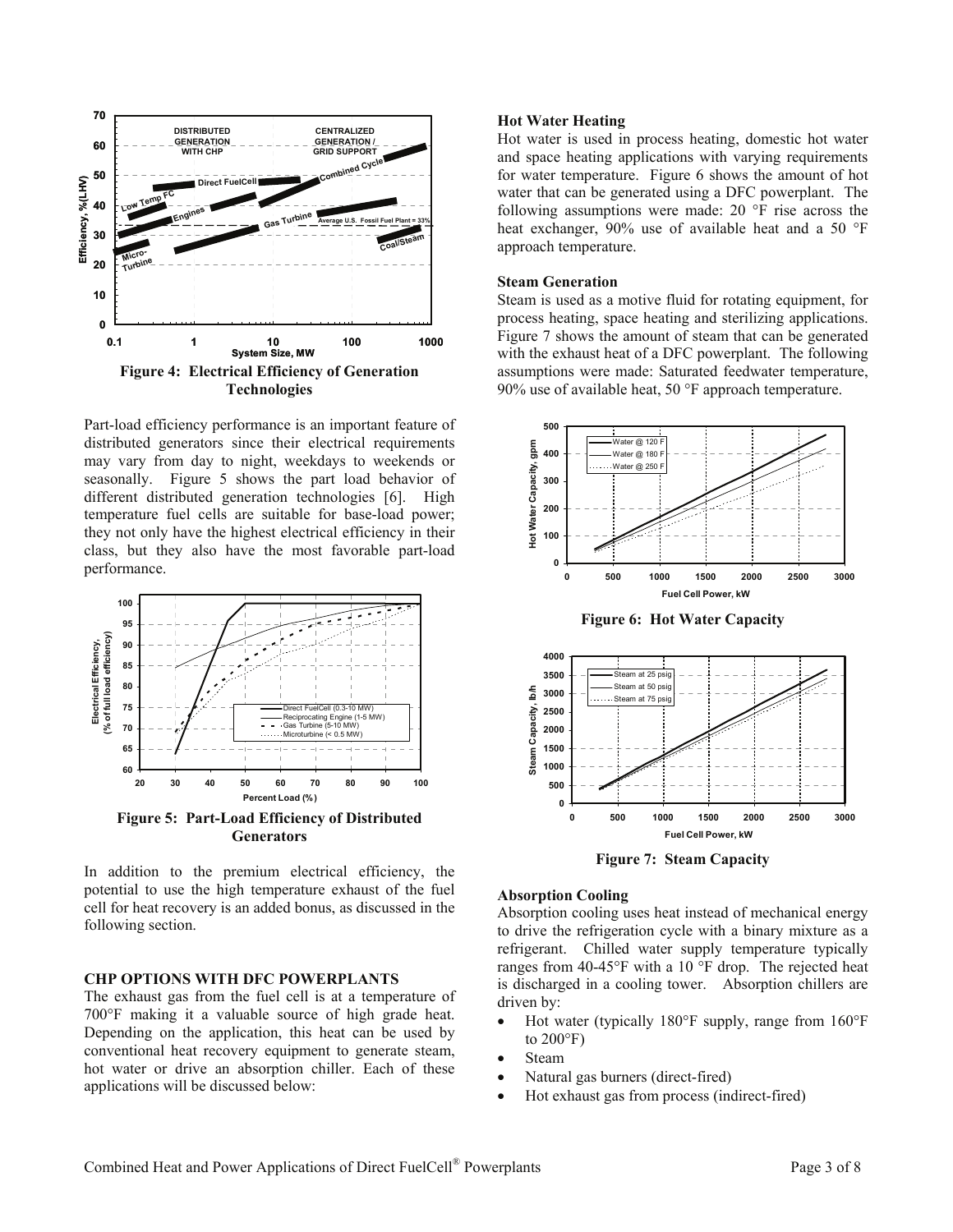When there is a source of high temperature exhaust heat, the indirect-fired absorption chiller is the most attractive option. It does not require an intermediate heat exchanger between the power plant exhaust and the chiller to produce hot water or steam. Natural gas fired burners are eliminated; fuel is not consumed and combustion products are not released to the atmosphere. Indirect-fired doubleeffect chillers provide the highest coefficient of performance (COP), but require an exhaust temperature of 600°F or higher, making them a good fit for DFC powerplants.

Figure 8 shows the amount of cooling that can be obtained from DFC systems driving double-effect chillers, compared to cooling provided by gas engines, microturbines, and low temperature fuel cells. Total thermal efficiency in all cases is 65%. Electrical efficiencies are 28% for the microturbine, 39% for the engine, 40% for the low temperature fuel cell, and 45% for the DFC fuel cell. The DFC powerplants and engines drive double-effect chillers, while the microturbines and low temperature fuel cells drive single-effect chillers.



#### **Condensing Heat Recovery**

The exhaust gas from a DFC powerplant typically contains 9-10% oxygen, 4-5% carbon dioxide, 18-20% water vapor and the rest is nitrogen, with a dew-point of 130-135°F. The different modes of heat recovery discussed above (hot water heating, steam generation and absorption cooling) are considered "high-grade" heat recovery where the 700°F exhaust gas is cooled to a temperature of 180-350°F. If a low-temperature heat sink is available at a customer's site (such as swimming pool heating), it is possible to cool the exhaust gas to below its dew-point and recover significantly more heat. Figure 9 shows that the overall efficiency of a DFC fuel cell CHP system can be 90% in applications requiring "low-grade" heat. For illustrative purposes, the temperature of the exhaust from the first stage of heat recovery is shown as 350°F. Depending on specific needs, it is possible to extract more heat in the first stage. This will result in a different distribution of heat recovery between the first stage and the second stage; however, the total system efficiency will still be 90%.



**Figure 9: CHP Profile of a 2800 kW DFC Powerplant with 90% Total Efficiency** 

## **ECONOMICS OF WASTE HEAT RECOVERY**

Heat recovery equipment costs are a function of the heat duty, pressure requirements, materials of construction and customer-specific features. In general, an exhaust gas heat recovery system would consist of a finned tube heat exchanger with the hot gases flowing over the fins and the heated fluid flowing inside the tubes. The temperature and composition of the exhaust from high temperature fuel cell allows the use of carbon steel fins. Stainless steel fins are more expensive and offer higher corrosion resistance (which is not required for fuel cell exhaust); however, they have a lower thermal conductivity than carbon steel and this generally results in a larger heat exchanger. Heat exchangers driven by fuel cell exhaust are therefore less expensive than those driven by exhaust gases that have corrosive components. Heat recovery systems are generally provided with an automatic bypass valve on the hot exhaust side, which is used to achieve temperature control on the cold side.

Costs for hot-water heaters, steam generators and condensing heat recovery systems are shown in Figure 10. For a given heat duty, the cost of a steam generator or a water heater varies depending on the steam pressure or the water temperature required. Installation costs are not included in Figure 10. Installation would add another 20% to 50% to the costs, depending on local construction costs.



**Figure 10: Cost of Heat Recovery Exchangers**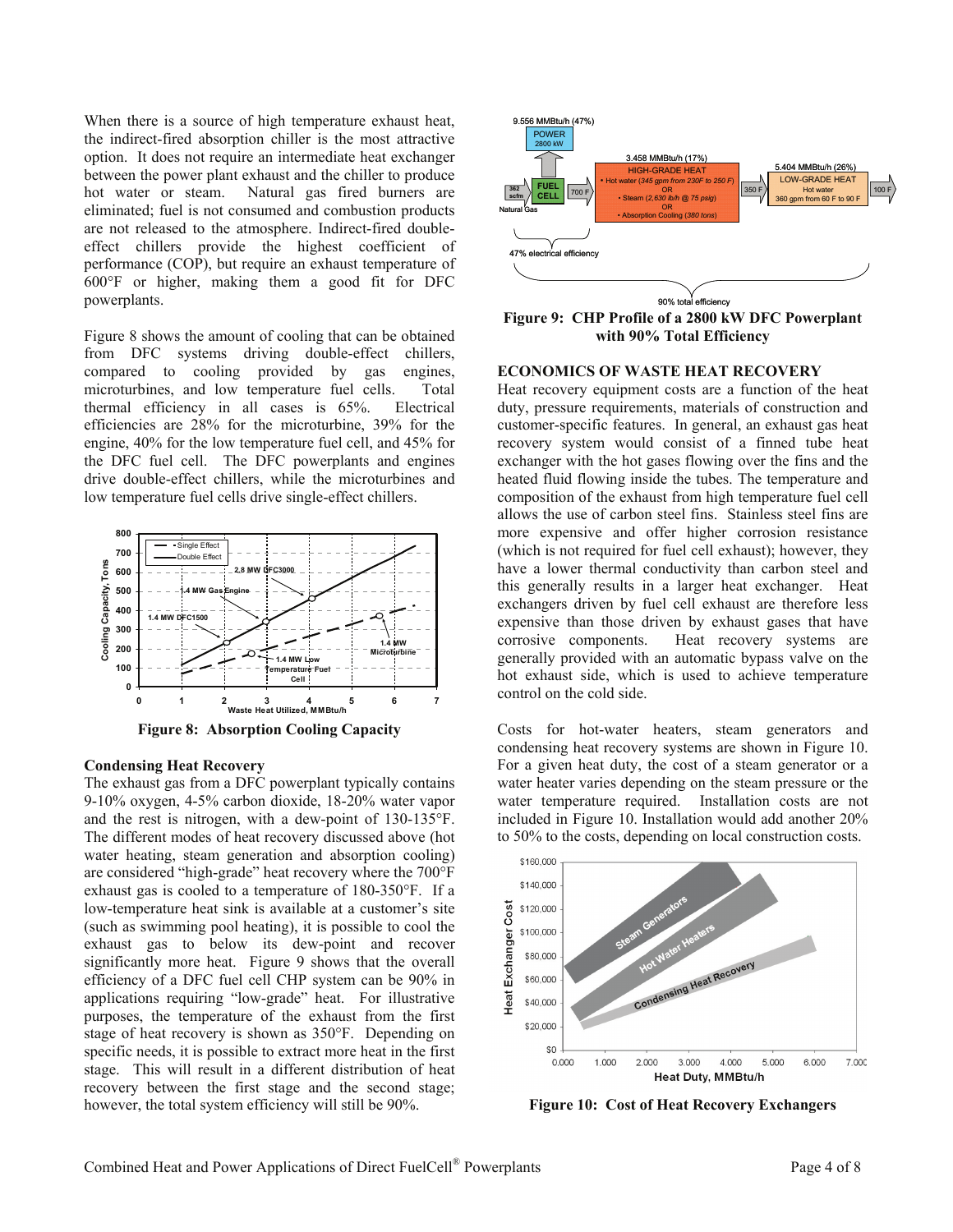Heat recovery makes economic sense. Figure 11 shows the internal rate of return (IRR) over five years for a project implementing heat recovery on an existing generator based on a natural gas cost of \$10 per MMBtu. The internal rate of return (IRR) is calculated based on the installed cost of the heat recovery equipment and the revenue from avoided boiler fuel cost. As the figure shows, significant returns are possible because of the value of offset fuel purchases from a small capital investment.



**Figure 11: Internal Rate of Return (IRR) of Heat Recovery Projects** 

## **ENVIRONMENTAL IMPACT**

The deployment of CHP solutions leads to a favorable impact on the environment because waste heat is used instead of fuel in the heating applications of the end user. This results in fuel savings and reduces the combustion products emitted to the atmosphere. In addition to the benefit of waste heat use, technologies that produce cleaner power reduce the overall environmental footprint of the CHP device. The emissions signature is therefore an important aspect of distributed generators. Table 1 shows the exhaust emissions levels for different distributed generators [7].

**Table 1: Emissions Characteristics of Various Generation Technologies** 

|                           | $\overline{\phantom{a}}$  |                           |                  |                           |  |  |
|---------------------------|---------------------------|---------------------------|------------------|---------------------------|--|--|
|                           | NO <sub>x</sub><br>lb/MWh | SO <sub>x</sub><br>lb/MWh | PM-10,<br>lb/MWh | CO <sub>2</sub><br>lb/MWh |  |  |
| Average US Grid           | 1.94                      | 5.26                      | 0.19             | 1,329                     |  |  |
| Avg US Fossil Fuel Plant  | 5.06                      | 11.6                      | 0.27             | 2,031                     |  |  |
| Microturbine              | 0.44                      | 0.008                     | 0.09             | 1,596                     |  |  |
| Small Gas Turbine         | 1.15                      | 0.008                     | 0.08             | 1.494                     |  |  |
| Gas Engine (uncontrolled) | 22                        | 0.006                     | 0.03             | 1,108                     |  |  |
| Gas Engine (low NOx)      | 0.5                       | 0.007                     | 0.03             | 1,376                     |  |  |
| DFC Fuel Cell             | 0.01                      | 0.0001                    | 0.00002          | 940                       |  |  |

Fuel cells are inherently cleaner: since there is no combustion, the production of  $NO<sub>x</sub>$  and particulates is low. Fuel cells produce less carbon dioxide per unit of electrical power due to their higher electrical efficiency. Because of their minimal impact on air pollution, DFC systems can be easily sited in areas that have stringent pollution standards

such as urban areas. These areas also tend to have the greatest demand for new electricity generation and CHP.

#### **CASE STUDIES**

The advantages of the high electrical efficiency, high exhaust temperature and favorable emissions profile of a DFC powerplant are demonstrated in the following case studies. For comparison purposes, the emissions from the displaced grid power are assumed to be the US grid average: 1,329 lb/MWh of  $CO_2$  and 1.936 lb/MWh of  $NO_x$ [8]. NOx emissions from displaced thermal loads are based on BACT boiler and flare values of 0.035 and 0.015 lb/MMBtu respectively. The case studies evaluate the impact of CHP using a DFC and a typical conventional CHP system, based on a natural gas engine.

#### **Wastewater Treatment**

Wastewater treatment facilities present a good opportunity for deployment of CHP. According to a 2007 EPA report, there are more than 16,000 municipal wastewater treatment facilities (WWTFs) in the US and they represent a significant source of biogas, which is produced as a byproduct of the anaerobic digestion process used to treat solid waste [9]. Currently, approximately one third of municipal WWTFs use their biogas for heat, power, or CHP applications leaving a vast reserve of untapped biogas. The typical CHP application at a WWTF involves on-site power generation to offset site electrical load, and heat supply to the digesters, which require heat to operate properly. At facilities which currently use biogas in fired applications (engines or boilers), increasing emissions constraints are forcing evaluation of cleaner technologies. Table 2 shows the energy and emissions profile in a WWTF without CHP and with two options for CHP.

## **Table 2: Wastewater Treatment Facility Energy Profile**

|                                                                    | No CHP  |                   | <b>Direct</b> |
|--------------------------------------------------------------------|---------|-------------------|---------------|
|                                                                    | System  | <b>Gas Engine</b> | FuelCell      |
| WWTP flow, MGD                                                     | 42.7    | 42.7              | 42.7          |
| Population served                                                  | 425,000 | 425,000           | 425,000       |
| Digester heat load, MMBtu/h                                        | 1.274   | 1.274             | 1.274         |
| Boiler heat load @ 80% efficiency, MMBtu/h                         | 1.593   |                   |               |
| Heat content in digester gas, MMBtu/h                              | 10.618  | 10.618            | 10.618        |
| Gas flared, MMBtu/h                                                | 9.025   | 0.000             | 0.000         |
| LHV Electrical efficiency of CHP system                            |         | 39%               | 45%           |
| Total efficiency of CHP system                                     |         | 65%               | 65%           |
| Electricity produced, kW                                           |         | 1213              | 1400          |
| Heat available from CHP device, MMBtu/h                            |         | 2.761             | 2.124         |
| Heat Used in Digesters (90% Heat Transfer Eff.)                    |         | 1.416             | 1.416         |
| Unused heat, MMBtu/h                                               |         | 1.345             | 0.708         |
| $NOx$ , lb/MWh from generator                                      |         | 2.20              | 0.01          |
| CO <sub>2</sub> lb/MWh (biogas considered CO <sub>2</sub> neutral) |         | $\theta$          | $\mathbf{0}$  |
| $NOx$ reduction from power production, tons/year                   |         | $-1.26$           | 10.63         |
| CO <sub>2</sub> reduction from power production, tons/year         |         | 6,357             | 7,334         |
| $NOx$ reduction from heat production, tons/year                    |         | 0.8               | 1.5           |
| CO <sub>2</sub> reduction from heat production, tons/year          |         | $\Omega$          | $\mathbf{0}$  |
| Total NO <sub>v</sub> reduction, tons/year                         |         | $-0.5$            | 12.1          |
| Total CO <sub>2</sub> reduction, tons/year                         |         | 6,357             | 7,334         |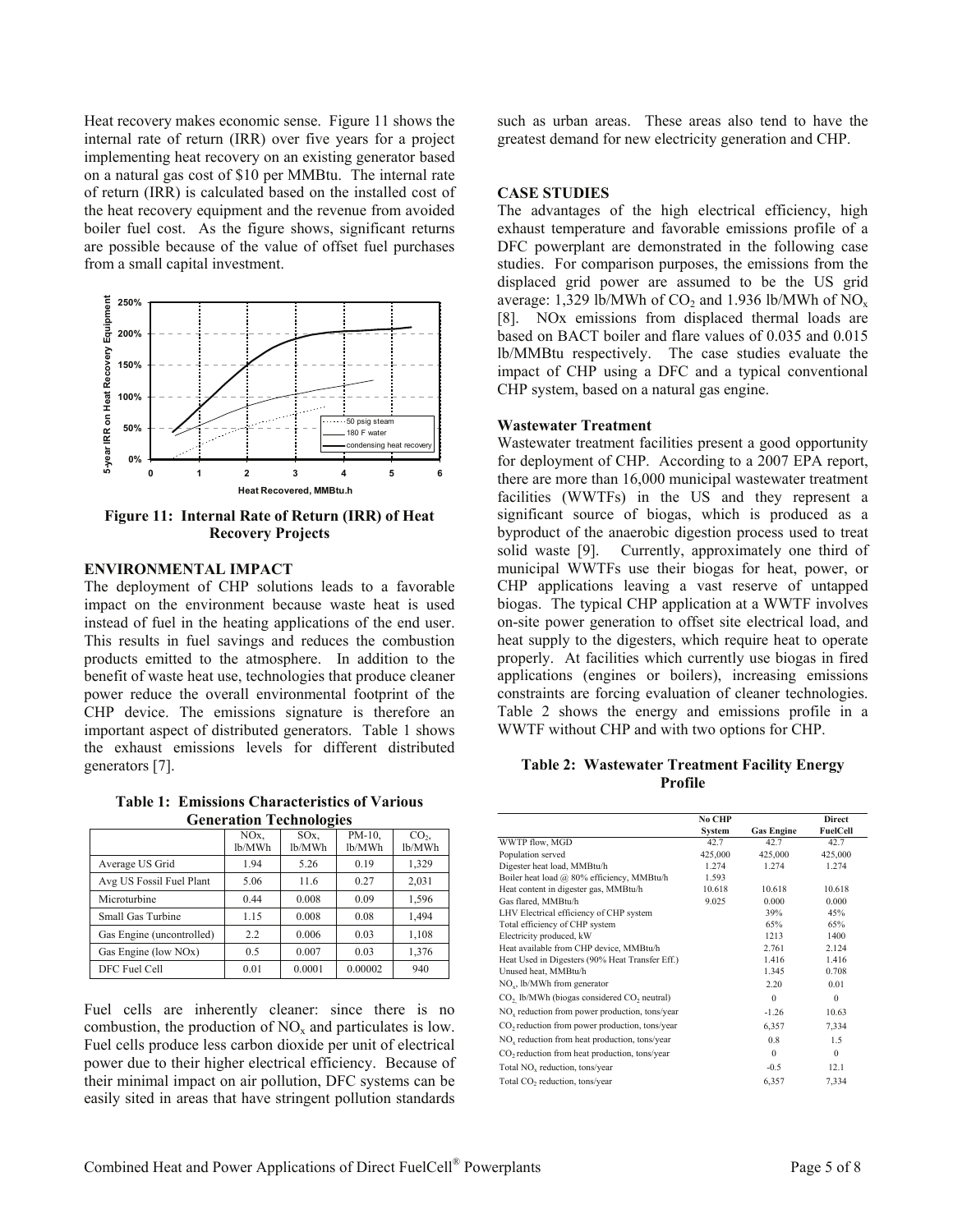As the table shows, the fuel cell provides  $15\%$  more  $CO<sub>2</sub>$ reduction (in the form of grid power offset) compared to the lower-efficiency engine. The fuel cell reduces NOx (relative to the grid) while the engine produces more NOx than if the power had been provided by the grid (shown as a negative reduction in the table). The NOx values used for the engine assume no NOx control equipment is used. NOx levels could be reduced with control equipment, but this adds substantially to the capital cost and reduces efficiency, increasing the  $CO<sub>2</sub>$  impact.

## **Hospitals**

According to the US Department of Energy, hospitals consume 836 trillion Btu of energy annually. They produce more than 30 pounds of  $CO<sub>2</sub>$  emissions per square foot. Hospitals spend over \$5 billion annually on energy, which equates to around 1 to 3% of a typical hospital's operating budget or an estimated 15% of profits [10]. The average hospital annually consumes approximately 0.084 kW of energy per square meter, or 20.94 kW per bed [11]. Approximately 40-50% of the energy is consumed in the form of heat for space heating, domestic hot water heating and cooking, while the rest is consumed as electricity. Table 3 shows the energy profile in a typical hospital without CHP, and with two options for CHP.

## **Table 3: Hospital Energy Profile**

|                                                           | No CHP |                   | <b>Direct</b> |
|-----------------------------------------------------------|--------|-------------------|---------------|
|                                                           | System | <b>Gas Engine</b> | FuelCell      |
| Number of beds                                            | 400    | 400               | 400           |
| Hospital electrical load, kW                              | 3,349  | 3,349             | 3,349         |
| Hospital heat load, MMBtu/h                               | 17.153 | 17.153            | 17.153        |
| Boiler heat load @ 80% efficiency, MMBtu/h                | 21.441 |                   |               |
| On-Site Genration Capacity, kW                            |        | 2,800             | 2,800         |
| LHV Electrical efficiency of CHP system                   |        | 39%               | 45%           |
| Total efficiency of CHP system                            |        | 65%               | 65%           |
| Natural gas for power production, MMBtu/h                 |        | 24.50             | 21.24         |
| Heat available from CHP device, MMBtu/h                   |        | 6.371             | 4 2 4 7       |
| Boiler offset at 90% Heat Transfer Eff                    |        | 5.734             | 3.823         |
| Boiler natural gas used, MMBtu/h                          | 21 441 | 14.273            | 16.663        |
| Total natural gas used, MMBtu/h                           | 21.441 | 38.777            | 37.899        |
| $NOx$ , lb/MWh from generator                             |        | 2.20              | 0.01          |
| $CO2$ lb/MWh from generator                               |        | 1,131             | 980           |
| $NOx$ reduction from power production, tons/year          |        | $-2.91$           | 21.26         |
| $CO2$ reduction from power production, tons/year          |        | 2,188             | 3,852         |
| $NOx$ reduction from heat production, tons/year           |        | 0.9               | 0.6           |
| CO <sub>2</sub> reduction from heat production, tons/year |        | 3,095             | 2,064         |
| Total NO <sub>v</sub> reduction, tons/year                |        | $-2.0$            | 21.8          |
| Total CO <sub>2</sub> reduction, tons/year                |        | 5,283             | 5,916         |
|                                                           |        |                   |               |

The high thermal efficiency of both options provides substantial reductions in  $CO<sub>2</sub>$  emissions, by avoiding the  $CO<sub>2</sub>$  associated with grid power and boiler fuel. As with the WWTF case, the fuel cell results in reduced NOx emissions, while the engine produces more NOx than the case with no on-site generator.

# **Data Centers**

Data centers are a growing energy consumer. Power consumption for data centers in the US doubled between the years 2000 and 2005, and constitutes approximately 1.2% of the total power consumption in the US [12]. Data center power consumption is a function of the number of servers in the center (often expressed as square feet of server room space) and the level of reliability of the center. The Uptime Institute has developed a tier classification system which rates centers from Tier I (28.8 hours annual downtime) to Tier IV (0.8 hours annual downtime) [13]. Higher Tier centers have more equipment redundancy and therefore more power use per unit of server area. A Tier I center will have a server power load of 20 to 30 watts per square foot of server room area while a Tier IV center will use 150 watts or more per unit of server area. Auxiliary non-cooling loads typically add another third to the CPU load, all of which results in heat generation that needs to be removed from the center. This adds an additional load for air conditioning. Data centers are one of the most effective CHP applications because the waste heat can be used in absorption chillers to offset some of the cooling electrical load.

Table 4 shows the energy profile of a Tier II data center with 5.4 MW of combined server, auxiliary, and cooling power demand. The table shows the impact of adding 2.8 MW of on-site CHP generation. In this case, waste heat from the electric generator is used to drive absorption chillers to offset electrical cooling load.

# **Table 4: Data Center Energy Profile**

|                                                            | No CHP |                   | <b>Direct</b> |
|------------------------------------------------------------|--------|-------------------|---------------|
|                                                            | System | <b>Gas Engine</b> | FuelCell      |
| Server Area, ft2                                           | 60,000 | 60,000            | 60,000        |
| Cooling load, Tons                                         | 1,024  | 1,024             | 1,024         |
| Electrical Load, kW                                        |        |                   |               |
| IT and Auxiliary Equipment                                 | 3,600  | 3,600             | 3,600         |
| Cooling                                                    | 900    | 900               | 900           |
| Total Electrical Load, kW                                  | 4,500  | 4,500             | 4,500         |
| On-Site Genration Capacity, kW                             |        | 2,800             | 2,800         |
| LHV Electrical efficiency of CHP system                    |        | 39%               | 45%           |
| Total efficiency of CHP system                             |        | 65%               | 65%           |
| Natural gas for power production, MMBtu/h                  |        | 24.50             | 21.24         |
| Heat available from CHP device, MMBtu/h                    |        | 6.371             | 4.247         |
| Double Effect Chilling, Tons                               |        | 690               | 460           |
| Cooling Power Offset, kW                                   |        | 607               | 404           |
| Net Facility Load Reduction, kW                            |        | 3,407             | 3,204         |
| Utility Electrical Purchases, kW                           | 4,500  | 1,093             | 1,296         |
| $NOx$ , lb/MWh from generator                              |        | 2.20              | 0.01          |
| CO <sub>2</sub> lb/MWh from generator                      |        | 1,131             | 980           |
| NO <sub>x</sub> reduction from power production, tons/year |        | $-2.91$           | 21.26         |
| CO <sub>2</sub> reduction from power production, tons/year |        | 2,188             | 3,852         |
| $NOx$ reduction from heat production, tons/year            |        | 4.6               | 3.1           |
| CO <sub>2</sub> reduction from heat production, tons/year  |        | 3,178             | 2,119         |
| Total NO <sub>v</sub> reduction, tons/year                 |        | 1.7               | 24.3          |
| Total CO <sub>2</sub> reduction, tons/year                 |        | 5,366             | 5,971         |

As Table 4 shows, the power displaced by each generator's electrical output and cooling load offset results in significant  $CO<sub>2</sub>$  reduction for both generators: 5,366 tons per year for the engine and 5,971 tons per year for the fuel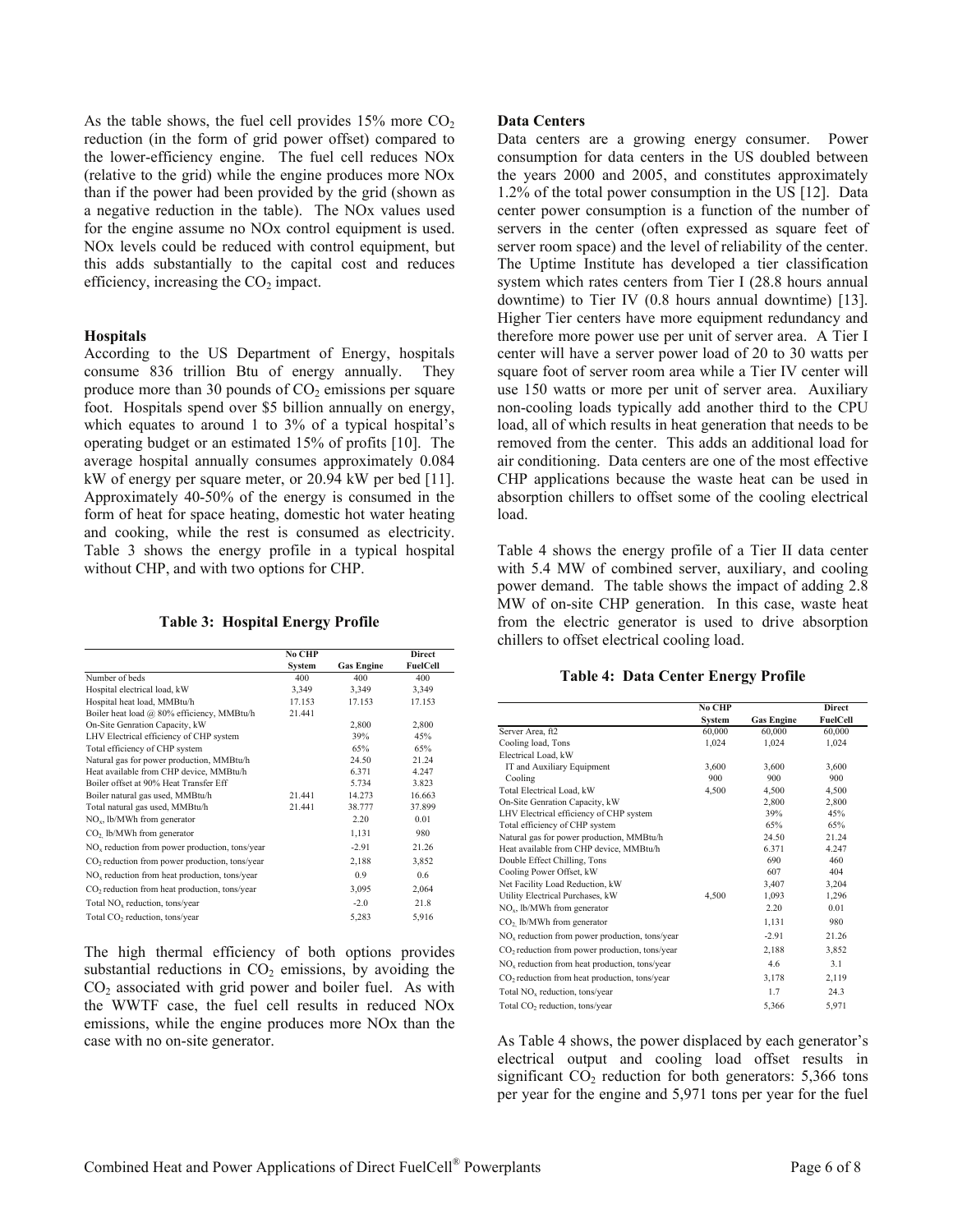cell. NOx is reduced by 24 tons per year for the DFC, and in this case the engine provides a slight NOx reduction (1.7 ton per year) by offsetting NOx associated with grid power for electric air conditioners.

A summary of these three example applications is shown in Table 5. It can be seen that in all three cases the high temperature fuel cell offers reductions in  $CO<sub>2</sub>$  and  $NOx$ emissions beyond the capabilities of conventional technology.

**Table 5: Emission Reductions Achieved By Conventional Generator and DFC in CHP Applications**

| Application:                                       | Wastewater<br><b>Treatment Facility</b> |            | Hospital      |            | Data Center   |            |
|----------------------------------------------------|-----------------------------------------|------------|---------------|------------|---------------|------------|
|                                                    | Gas<br>Engine                           | <b>DFC</b> | Gas<br>Engine | <b>DFC</b> | Gas<br>Engine | <b>DFC</b> |
| CO <sub>2</sub> Reduction,<br>tons/year            | 6,357                                   | 7,334      | 5,283         | 5,916      | 5,366         | 5,971      |
| NO <sub>x</sub> Reduction (Increase),<br>tons/year | (0.5)                                   | 12.1       | (2.0)         | 21.8       | 1.7           | 24.3       |

# **FUEL CELL ECONOMICS**

As a relatively new technology produced in lower volumes, fuel cell capital costs tend to be higher than conventional distributed generation options. Lower fuel consumption helps make up for this difference, and another significant impact is provided by subsidy programs. The Federal Investment Tax Credit (ITC) provides a tax credit or grant of up to \$3,000/kW for fuel cell powerplants, and the Energy Policy Act of 2005 provides for accelerated depreciation of fuel cell assets for tax purposes. California's Self Generation Incentive Program (SGIP) provides capital cost rebates of \$2,500/kW for natural gas fuel cells and \$4,500/kW for fuel cells operating on biogas.

The state of Connecticut has a similar capital cost rebate program as well as a premium power price program for distributed generation sales directly into the grid. South Korea has a grid sales feed-in tariff program. These programs are effective in offsetting the higher initial costs for this new technology. There are currently more than 90MW of FuelCell Energy's DFC powerplants installed or in backlog, for commercial customers around the world. These projects generate real economic benefits for customers based on local power and fuel costs and local incentive programs. The cost of high temperature fuel cell powerplants is significantly reduced every year as a result of cost reduction activities and expanding volume [14], so fewer incentive dollars are needed each year. In addition, emissions credit markets are emerging in the US and around the world that provide benefits based on the NOx and  $CO<sub>2</sub>$  reductions that DFC powerplants provide.

Table 6 shows a summary of an economic comparison done by a California wastewater treatment facility, which had solicited proposals for fuel cells, microturbines, and engines to operate on their digester fuel, at the 750kW power level [15].

# **Table 6: Economic Comparison for California WWT Facility**

|                                        | 750 kW           |                    |              |  |  |
|----------------------------------------|------------------|--------------------|--------------|--|--|
|                                        |                  | <b>Natural Gas</b> | 750 kW       |  |  |
|                                        | <b>750kW DFC</b> | <b>IC</b> Engine   | Microturbine |  |  |
| Installed Cost, \$                     | 5,182,545        | 4,147,000          | 5.043.768    |  |  |
| Installed Cost, \$/kW                  | 6,910            | 5,529              | 6,725        |  |  |
| State Incentive Grant, \$              | 3,375,000        | 848,000            | 975,000      |  |  |
| California Incentive Grant, \$/kW      | 4,500            | 1,131              | 1,300        |  |  |
| Net Installed Cost. \$                 | 1,807,545        | 3.299.000          | 4,068,768    |  |  |
| Net Installed Cost, \$/kW              | 2,410            | 4,399              | 5,425        |  |  |
| Emission Compliance Payments, \$       |                  | 71,943             | 12,000       |  |  |
| Five-year generator O&M, \$            | 1,092,848        | 458,114            | 408,924      |  |  |
| Five-year gas cleanup O&M, \$          | 500,500          | 500,500            | 500,500      |  |  |
| Total Cost over 5 Years                | 3.400.893        | 4,329,557          | 4,990,192    |  |  |
| 5 year kWh Generation, kWh             | 29,565,000       | 29,565,000         | 29,565,000   |  |  |
| Average Power Cost over 5 Years, ¢/kWh | 11.5             | 14.6               | 16.9         |  |  |

While fuel cells are generally more expensive than conventional generation technologies, the addition of construction costs and costs for heat recovery equipment tends to bring total installed costs closer together, within 25% in this case. At the time this project was done, California offered a variety of capital cost rebate programs as incentives for on-site generation with biofuels. As shown in the table, the fuel cell qualified for a higher level of incentive due to its clean emissions. The fuel cell also avoids the need to make emissions compliance payments, which the conventional generators would incur. Fuel cell operating and maintenance (O&M) is higher than the other generators because it includes the cost of a new set of fuel cell stacks, which would continue plant operation beyond the five-year period. The higher O&M cost is offset by the difference in state incentive programs, making the fuel cell system the most economical choice. The municipality will also be able to sell Renewable Energy Credits (RECs) associated with the power generation from the system, further reducing the cost of energy.

# **CONCLUSIONS**

DFC powerplants are an extremely attractive option for distributed generation in CHP applications. They are commercially deployed and have a history of producing clean, baseload power with high electrical efficiency and availability. Due to their favorable emissions profile and low noise levels, they make good neighbors and are easy to site in populated areas that generally have a large power demand and congested grids. Their high exhaust temperature enables access to a variety of heat recovery technologies, and this flexibility enhances the deployment of the technology in many different applications.